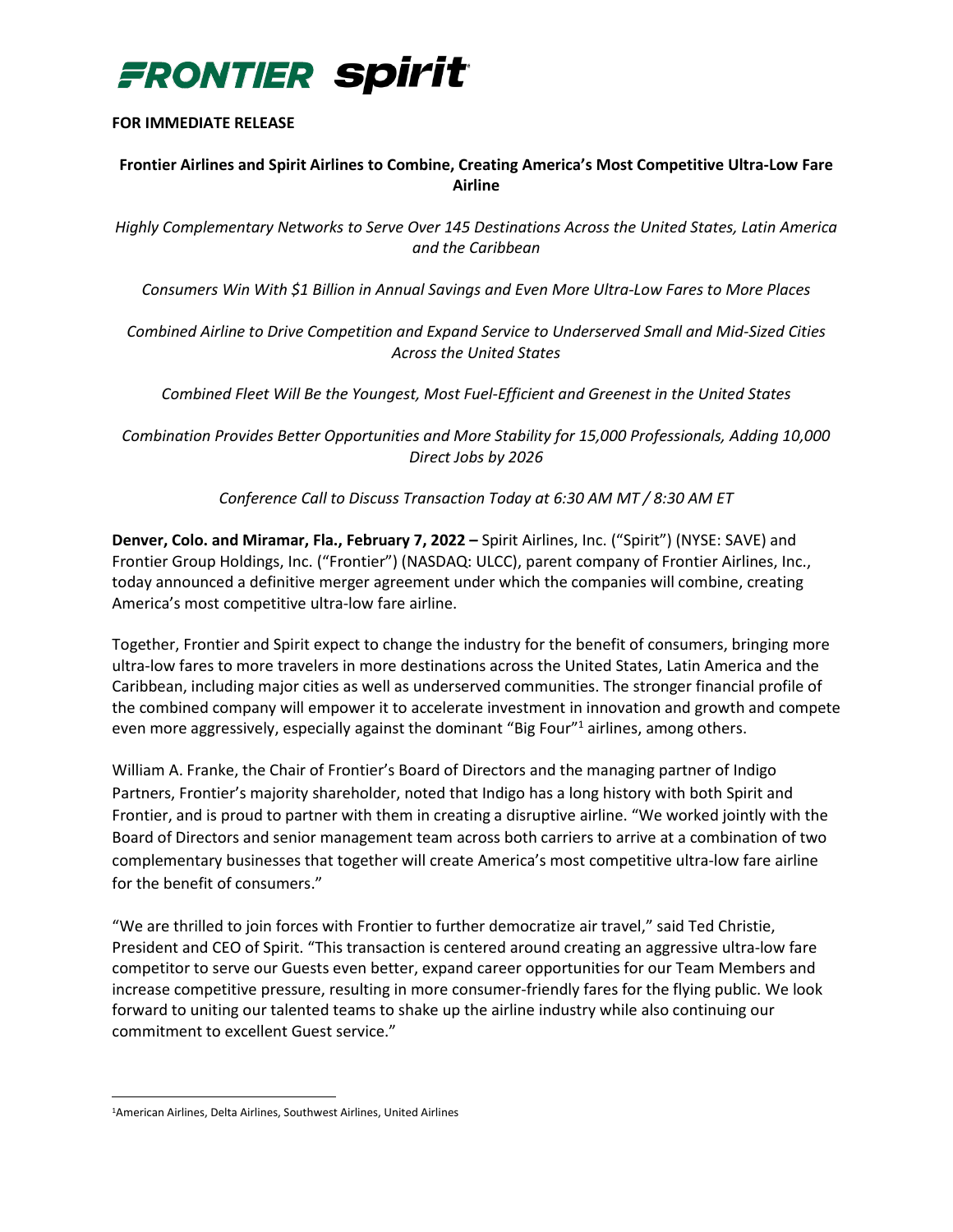"This combination is all about growth, opportunities and creating value for everyone – from our Guests to our Team Members to the flying public at large," said Mac Gardner, Chairman of the Board of Spirit. "We're a perfect fit – our businesses share similar values, including our longstanding commitment to affordable travel. At the same time, we have complementary footprints and fleets, including one of the youngest and greenest fleets worldwide. Together, we will be even more competitive for our Guests and our Team Members, and we are confident we can deliver on the benefits of this combination to consumers."

"Together, Frontier and Spirit will be America's Greenest Airline and deliver more ultra-low fares to more people in more places," said Barry Biffle, President and CEO of Frontier. "I couldn't be more excited for our team members, customers, partners, the communities we serve and our shareholders."

### **Consumers Win With More Ultra-Low Fares to More Places**

The combined airline is expected to:

- Deliver \$1 billion in annual consumer savings.
- Offer more than 1,000 daily flights to over 145 destinations in 19 countries, across complementary networks.
- Expand with more than 350 aircraft on order to deliver more ultra-low fares.
- Increase access to ultra-low fares by adding new routes to underserved communities across the United States, Latin America and the Caribbean.
- Deliver even more reliable service through a variety of operational efficiencies.
- Expand frequent flyer and membership offerings.

# **Team Members Win With Expanded Opportunities and Increased Stability**

- By 2026 Spirit and Frontier expect to add 10,000 direct jobs and thousands of additional jobs at the companies' business partners.
- Given the growth of the combined company, it is expected that all current team members will have an opportunity to be a part of the combined airline.
- Team Members of the combined airline will have better career opportunities and more stability as part of the most competitive ultra-low fare airline in the United States.

# **Sustainability Wins With America's Greenest Airline**

Frontier and Spirit will be America's Greenest Airline, providing nationwide access to sustainable and affordable air travel. The combined airline will have the youngest, most modern and fuel-efficient fleet in the United States, featuring the largest fleet of A320neo family aircraft of any airline in the country. The combined airline is expected to achieve over 105 seat miles per gallon by 2025.

# **Shareholders Win With Superior Value Creation**

The combination of Spirit and Frontier is expected to deliver enhanced value to shareholders of both companies.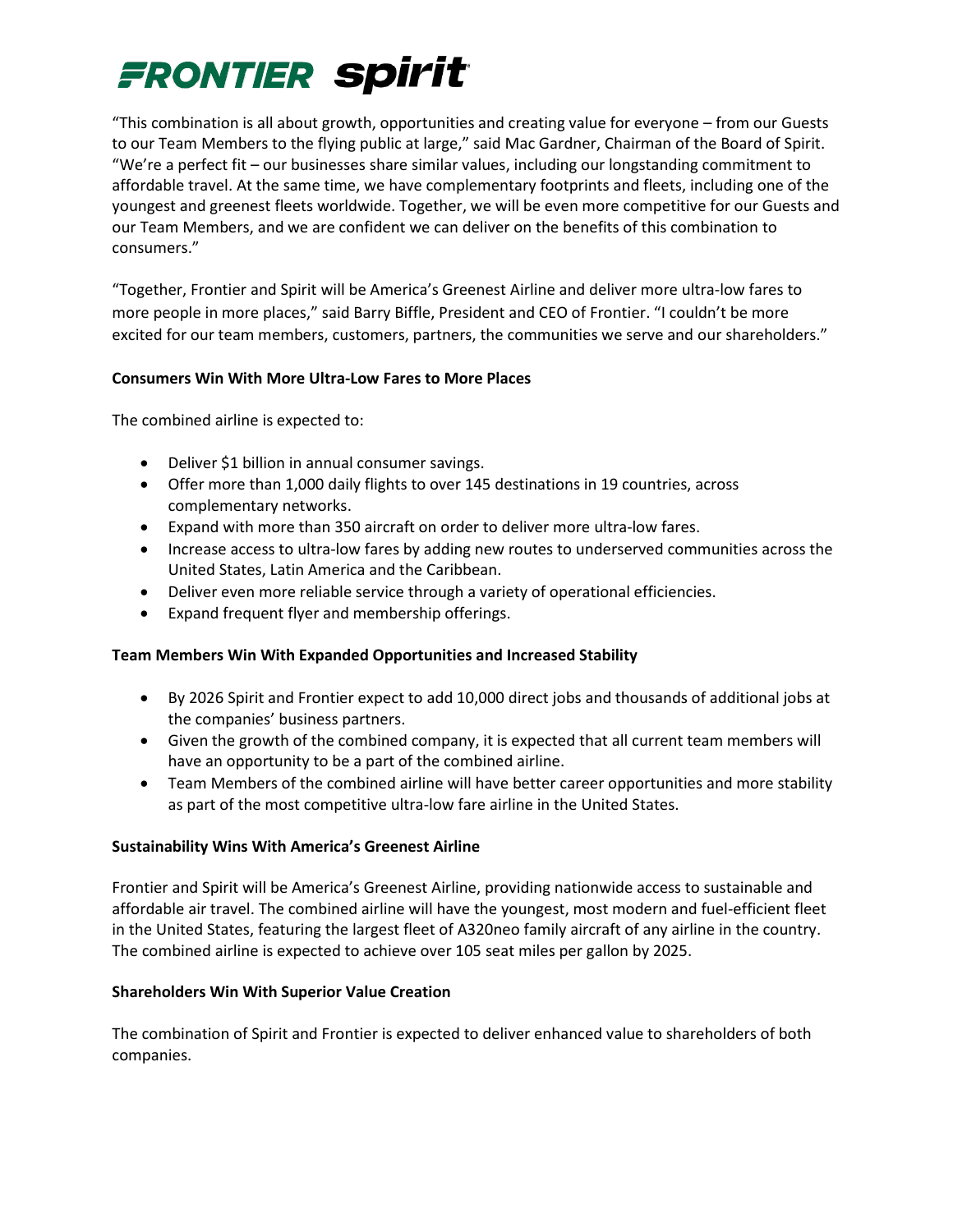- On a combined basis, the company would have annual revenues of approximately \$5.3 billion based on 2021 results.
- Once combined, Frontier and Spirit expect to deliver annual run-rate operating synergies of \$500 million once full integration is completed, which will be primarily driven by scale efficiencies and procurement savings across the enterprise with approximately \$400 million in one-time costs.
- The combined airline is expected to have a strengthened financial profile, with a cash balance of approximately \$2.4<sup>2</sup> billion as of the end of 2021 on a combined basis.

Under the terms of the merger agreement, which has been unanimously approved by the boards of directors of both companies, Spirit equity holders will receive 1.9126 shares of Frontier plus \$2.13 in cash for each existing Spirit share they own. This implies a value of \$25.83 per Spirit share at Frontier's closing stock price of \$12.39 on February 4, 2022, representing a premium of 19% over the February 4, 2022, closing price of Spirit, and a 26% premium based on the 30 trading-day volume-weighted average prices of Frontier and Spirit. The transaction values Spirit at a fully diluted equity value of \$2.9 billion, and a transaction value of \$6.6 billion when accounting for the assumption of net debt and operating lease liabilities.

Upon closing of the transaction, existing Frontier equity holders will own approximately 51.5% and existing Spirit equity holders will own approximately 48.5% of the combined airline, on a fully diluted basis, providing both Frontier and Spirit equity holders with substantial upside potential.

### **Bringing Our Airlines Together – Governance and Timing to Completion**

The Board of Directors for the new airline will be comprised of 12 directors (including the CEO), seven of whom will be named by Frontier and five of whom will be named by Spirit. Mr. Franke will be Chairman of the Board of the combined company.

The merger is expected to close in the second half of 2022, subject to satisfaction of customary closing conditions, including completion of the regulatory review process and approval by Spirit stockholders. Frontier's controlling stockholder has approved the transaction and related issuance of shares of Frontier common stock upon signing of the merger agreement. The combined company's management team, branding and headquarters will be determined by a committee led by Mr. Franke prior to close.

# **Merger Conference Call and Transaction Website Details**

Frontier and Spirit will conduct a live conference call and webcast to discuss the transaction at 6:30 AM MT / 8:30 AM ET today. To listen to the live call, please dial (800) 459-5346 or (203) 518-9544 and enter the participant code 4789568.

A live webcast of the conference call will be accessible through: https://webinars.on24.com/messagebank/frontierspirit. The accompanying presentation slides will be available on both the Spirit website (https://ir.spirit.com) and the Frontier website (https://ir.flyfrontier.com), as well as www.EvenMoreUltraLowFares.com, a joint website dedicated to

<sup>&</sup>lt;sup>2</sup> Pro forma unrestricted cash balance includes unrestricted cash, cash equivalents, and short-term investments and excludes transactionrelated costs.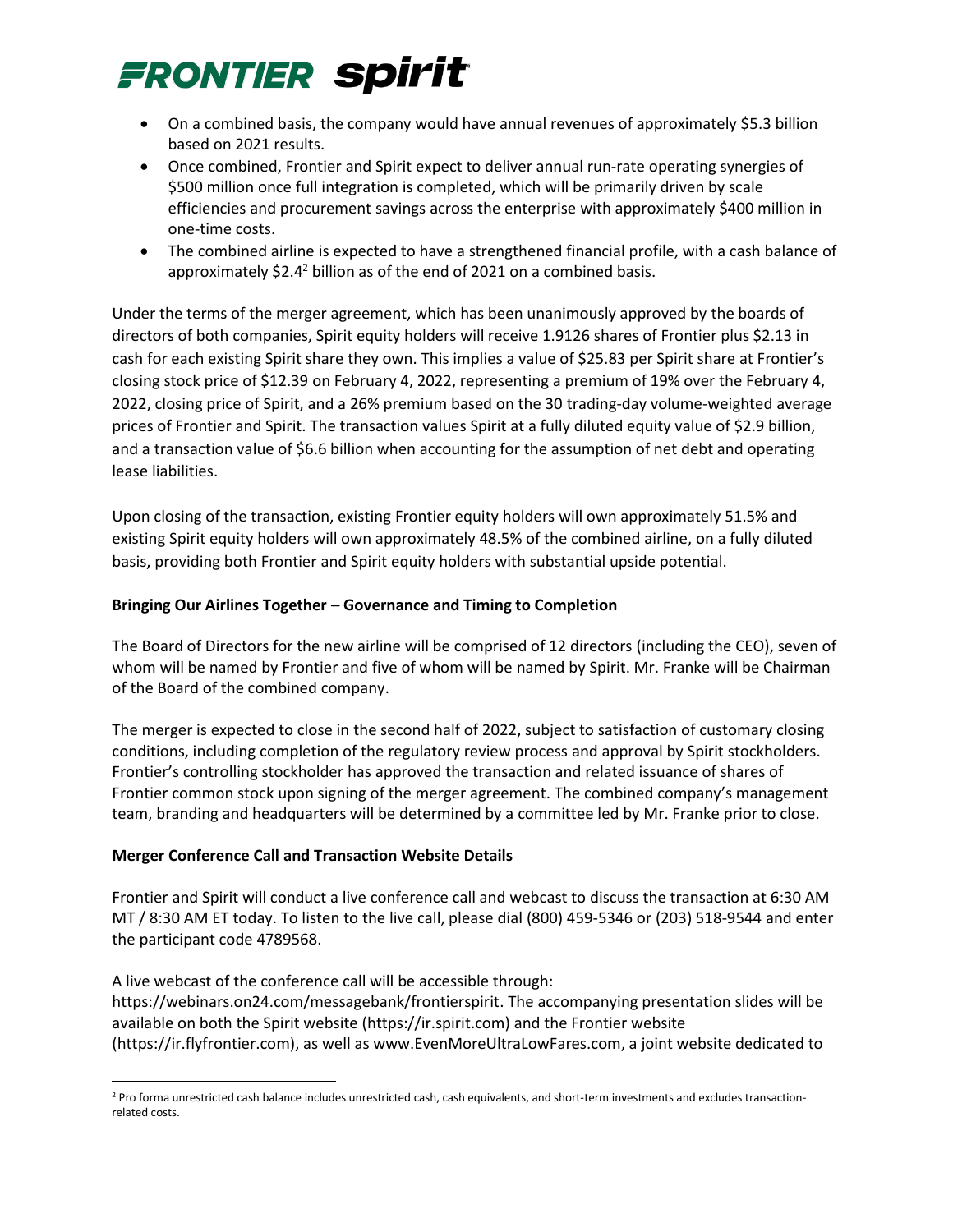the transaction, at 6:15 AM MT / 8:15 AM ET. The webcast will also be available on the Spirit website (https://ir.spirit.com), the Frontier website (https://ir.flyfrontier.com) and www.EvenMoreUltraLowFares.com.

A replay of the call will be available until February 10, 2022, by dialing (888) 274-8331 or (402) 220-7332.

# **Spirit and Frontier Fourth Quarter and Full Year 2021 Earnings Results**

In separate press releases today, Frontier and Spirit are also announcing earnings results for the fourth quarter and full year 2021. In light of today's proposed transaction, Spirit and Frontier have canceled their previously announced calls for Wednesday, February 9, 2022, at 10:00 AM ET and 4:30 PM ET, respectively.

### **Advisors**

Citigroup Global Markets Inc. is serving as financial advisor and Latham & Watkins, LLP is serving as legal advisor to Frontier. Barclays and Morgan Stanley & Co. LLC are serving as financial advisors and Debevoise & Plimpton LLP is serving as legal advisor to Spirit.

### **No Offer or Solicitation**

This communication is for informational purposes only and is not intended to and does not constitute an offer to sell, or the solicitation of an offer to subscribe for or buy, or a solicitation of any vote or approval in any jurisdiction, nor shall there be any sale, issuance or transfer of securities in any jurisdiction in which such offer, sale or solicitation would be unlawful, prior to registration or qualification under the securities laws of any such jurisdiction. No offer of securities shall be made except by means of a prospectus meeting the requirements of Section 10 of the Securities Act of 1933, as amended, and otherwise in accordance with applicable law.

# **Important Additional Information Will Be Filed With the SEC**

Frontier will file with the Securities and Exchange Commission ("SEC") a Registration Statement on Form S-4 in connection with the proposed transaction, including a definitive Information Statement/Prospectus of Frontier and a definitive Proxy Statement of Spirit. **INVESTORS AND STOCKHOLDERS ARE URGED TO READ THE REGISTRATION STATEMENT/ INFORMATION STATEMENT/ PROSPECTUS/ PROXY STATEMENT AND ANY OTHER RELEVANT DOCUMENTS TO BE FILED BY FRONTIER OR SPIRIT WITH THE SEC IN THEIR ENTIRETY CAREFULLY WHEN THEY BECOME AVAILABLE BECAUSE THEY WILL CONTAIN IMPORTANT INFORMATION ABOUT FRONTIER, SPIRIT, THE PROPOSED TRANSACTIONS AND RELATED MATTERS.** Investors and stockholders will be able to obtain free copies of the Registration Statement and the definitive Information Statement/Proxy Statement/Prospectus and other documents filed with the SEC by Frontier and Spirit through the website maintained by the SEC at www.sec.gov. In addition, investors and stockholders will be able to obtain free copies of the information statement and the proxy statement and other documents filed with the SEC by Frontier and Spirit on Frontier's Investor Relations website at https://ir.flyfrontier.com and on Spirit's Investor Relations website at https://ir.spirit.com.

#### **Participants in the Solicitation**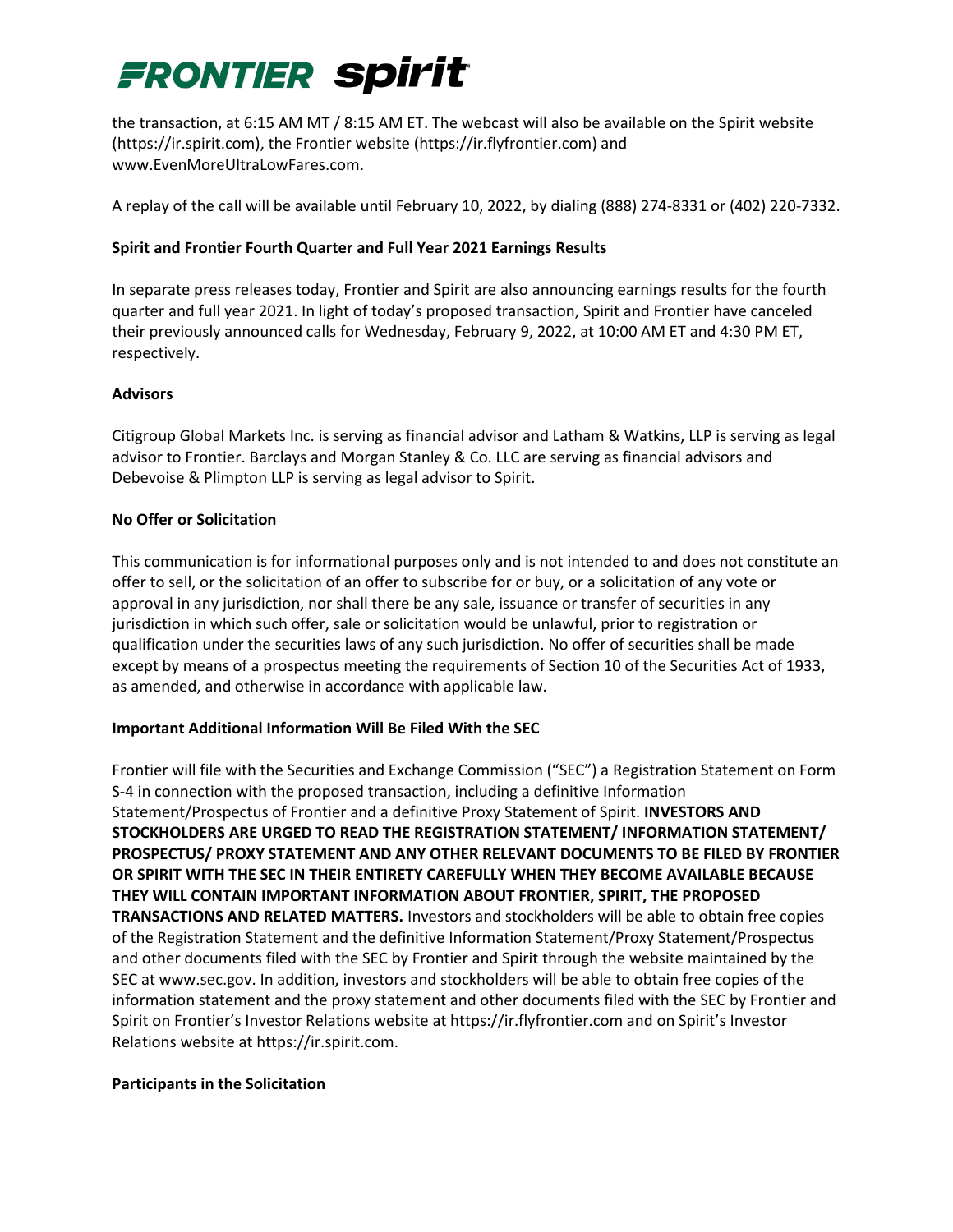Frontier and Spirit, and certain of their respective directors and executive officers, may be deemed to be participants in the solicitation of proxies in respect of the proposed transactions contemplated by the Merger Agreement. Information regarding Frontier's directors and executive officers is contained in Frontier's final prospectus filed with the SEC pursuant to Rule 424(b), which was filed with the SEC on April 2, 2021, and in Frontier's Current Report on Form 8-K, dated July 16, 2021, as amended. Information regarding Spirit's directors and executive officers is contained in Spirit's definitive proxy statement, which was filed with the SEC on March 31, 2021.

#### **Cautionary Statement Regarding Forward-Looking Information**

Certain statements in this communication, including statements concerning Frontier, Spirit, the proposed transactions and other matters, should be considered forward-looking within the meaning of the Securities Act of 1933, as amended, the Securities Exchange Act of 1934, as amended, and the Private Securities Litigation Reform Act of 1995. These forward-looking statements are based on Frontier's and Spirit's current expectations and beliefs with respect to certain current and future events and anticipated financial and operating performance. Such forward-looking statements are and will be subject to many risks and uncertainties relating to Frontier's and Spirit's operations and business environment that may cause actual results to differ materially from any future results expressed or implied in such forward looking statements. Words such as "expects," "will," "plans," "intends," "anticipates," "indicates," "remains," "believes," "estimates," "forecast," "guidance," "outlook," "goals," "targets" and other similar expressions are intended to identify forward-looking statements. Additionally, forward-looking statements include statements that do not relate solely to historical facts, such as statements which identify uncertainties or trends, discuss the possible future effects of current known trends or uncertainties, or which indicate that the future effects of known trends or uncertainties cannot be predicted, guaranteed, or assured. All forward-looking statements in this communication are based upon information available to Frontier and Spirit on the date of this communication. Frontier and Spirit undertake no obligation to publicly update or revise any forward-looking statement, whether as a result of new information, future events, changed circumstances, or otherwise, except as required by applicable law.

Actual results could differ materially from these forward-looking statements due to numerous factors including, without limitation, the following: the occurrence of any event, change or other circumstances that could give rise to the right of one or both of the parties to terminate the merger agreement; failure to obtain applicable regulatory or Spirit stockholder approval in a timely manner or otherwise; failure to satisfy other closing conditions to the proposed transactions; failure of the parties to consummate the transaction; risks that the new businesses will not be integrated successfully or that the combined companies will not realize estimated cost savings, value of certain tax assets, synergies and growth, or that such benefits may take longer to realize than expected; failure to realize anticipated benefits of the combined operations; risks relating to unanticipated costs of integration; demand for the combined company's services; the growth, change and competitive landscape of the markets in which the combined company participates; expected seasonality trends; diversion of managements' attention from ongoing business operations and opportunities; potential adverse reactions or changes to business or employee relationships, including those resulting from the announcement or completion of the transaction; risks related to investor and rating agency perceptions of each of parties and their respective business, operations, financial condition and the industry in which they operate; risks related to the potential impact of general economic, political and market factors on the companies or the proposed transaction; that Frontier's cash and cash equivalents balances together with the availability under certain credit facilities made available to Frontier and certain of its subsidiaries under its existing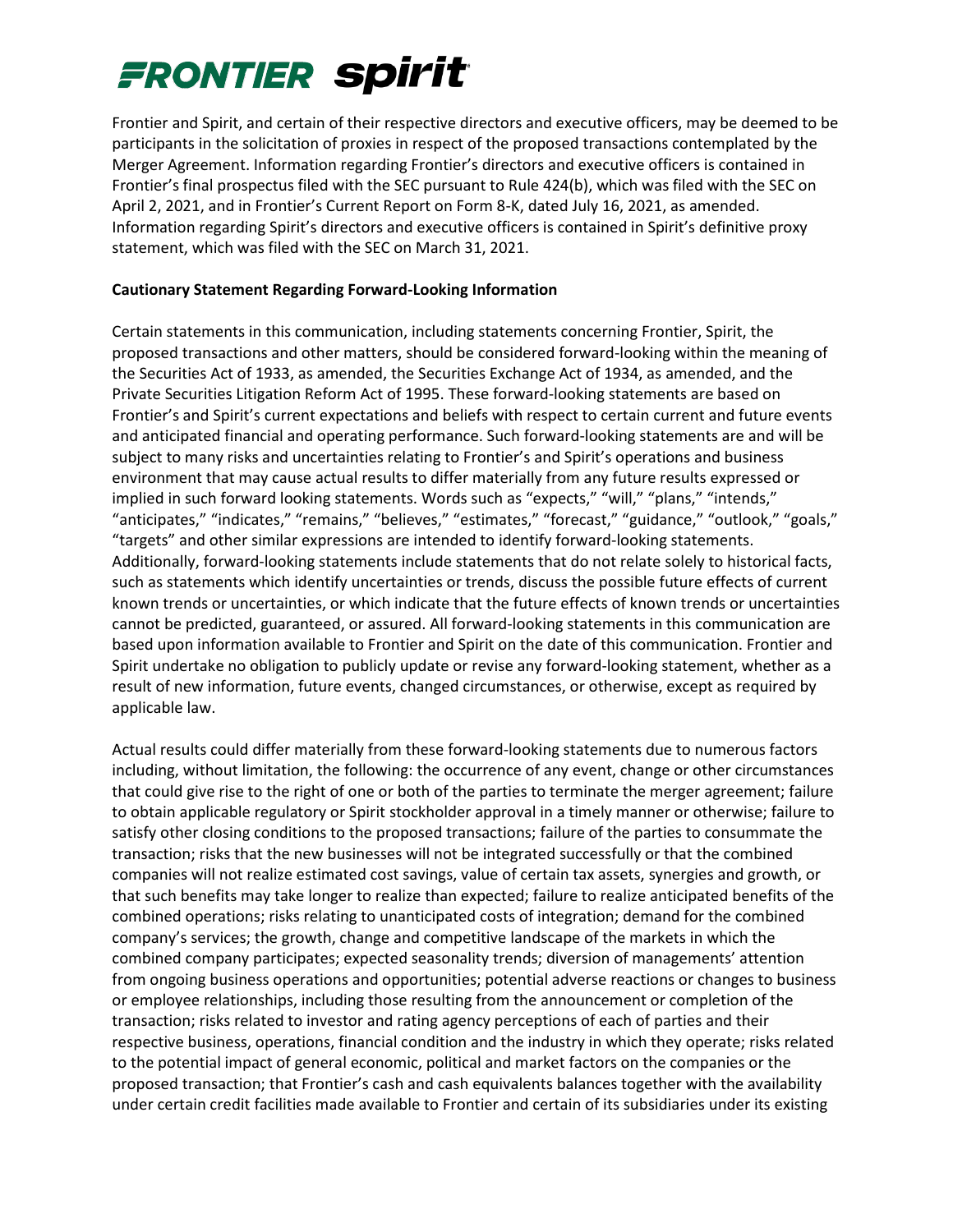credit agreements, will be sufficient to fund Frontier's operations including capital expenditures over the next 12 months; Frontier's expectation that based on the information presently known to management, the potential liability related to Frontier's current litigation will not have a material adverse effect on its financial condition, cash flows or results of operations; that the COVID-19 pandemic will continue to impact the businesses of the companies; ongoing and increase in costs related to IT network security; and other risks and uncertainties set forth from time to time under the sections captioned "Risk Factors" in Frontier's and Spirit's reports and other documents filed with the SEC from time to time, including their Annual Reports on Form 10-K and Quarterly Reports on Form 10-Q.

### **About Frontier Airlines**

Frontier Airlines (NASDAQ: ULCC) is committed to "Low Fares Done Right." Headquartered in Denver, Colorado, the company operates more than 110 A320 family aircraft and has the largest A320neo fleet in the U.S. The use of these aircraft, Frontier's seating configuration, weight-saving tactics and baggage process have all contributed to the airline's average of 43 percent fuel savings compared to other U.S. airlines (fuel savings is based on Frontier Airlines' 2019 fuel consumption per seat-mile compared to the weighted average of major U.S. airlines), which makes Frontier the most fuel-efficient U.S. airline. With over 230 new Airbus planes on order, Frontier will continue to grow to deliver on the mission of providing affordable travel across America.

### **About Spirit Airlines**

Spirit Airlines (NYSE: SAVE) is committed to delivering the best value in the sky. We are the leader in providing customizable travel options starting with an unbundled fare. This allows our Guests to pay only for the options they choose — like bags, seat assignments and refreshments — something we call Á La Smarte. We make it possible for our Guests to venture further and discover more than ever before. Our Fit Fleet® is one of the youngest and most fuel-efficient in the U.S. We serve destinations throughout the U.S., Latin America and the Caribbean, and are dedicated to giving back and improving those communities. Come save with us at spirit.com.

#### **Contacts**

**Frontier Airlines**

#### **Investor inquiries:**

David Erdman (720) 798-5886 [david.erdman@flyfrontier.com](mailto:david.erdman@flyfrontier.com)

#### **Media inquiries:**

Jennifer F. de la Cruz (720) 374-4207 [jenniferf.delacruz@flyfrontier.com](mailto:jenniferf.delacruz@flyfrontier.com)